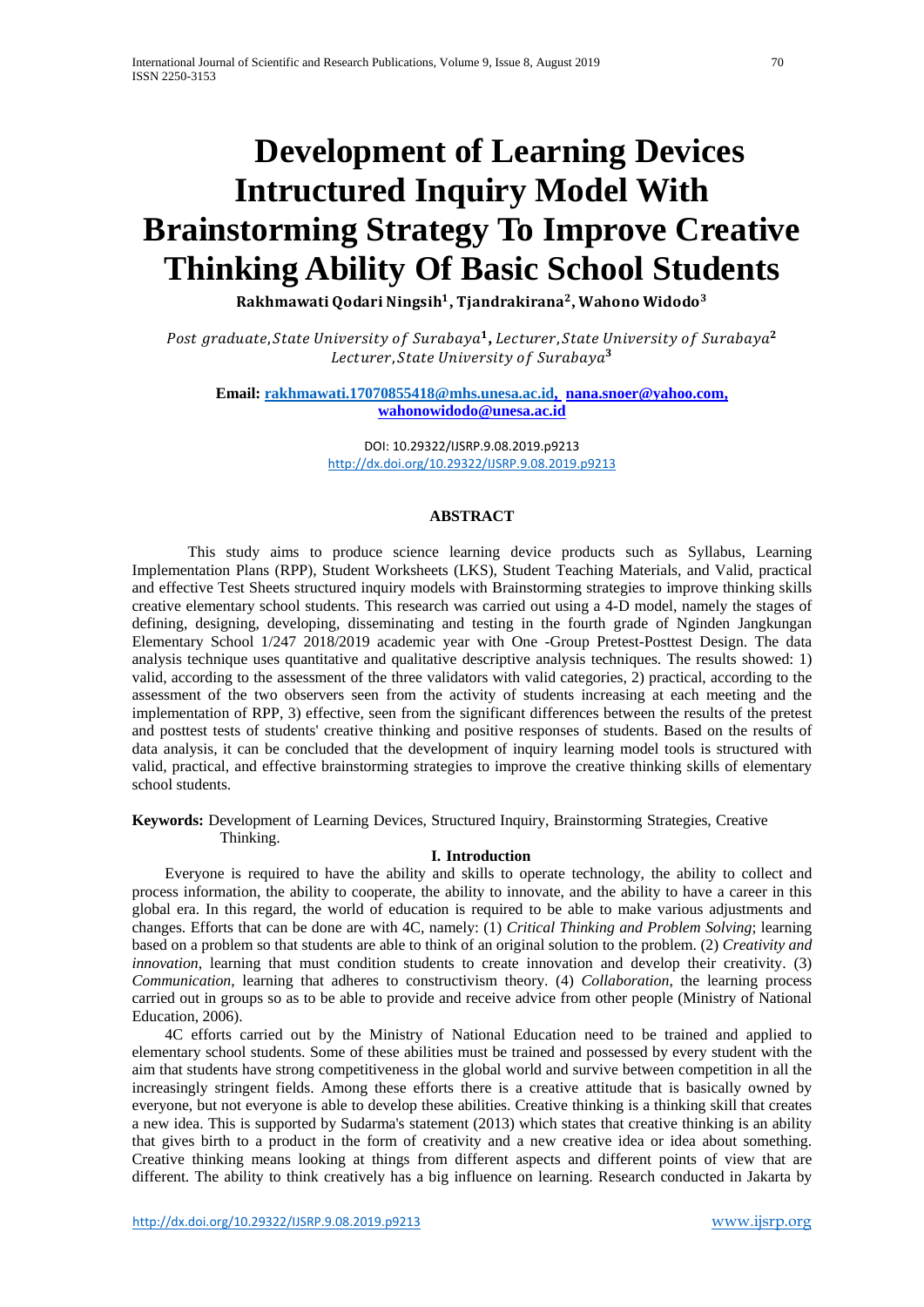Supardi (2014) shows that creative thinking has a positive influence on student learning achievement. creative thinking is also listed in Law No. 20 of 2003 which has the aim of developing the position of students to become human believers who fear God, have noble character, knowledge, health, skillful, creative, and independent.

Based on the results of observations and interviews in schools about science subjects, students have not been able to connect between the material explained in school with daily life, students are less active in learning, difficulty developing the ability to think creatively in teaching and learning, and still fixated on the material delivered by the teacher . Some teachers revealed that they were not used to using innovative learning models that could actually create a more interactive and enjoyable learning environment. This is in accordance with the opinion of Puspita (2010) that one of the problems that occur in education in Indonesia is the weak learning process. Tukan (2010) states that the weakness of the learning process in our country is because it emphasizes more on silent student vocal teachers which means that during learning students are not encouraged to develop their thinking skills and rely more on material memorization.

The results of the interview imply that the implementation of learning in the classroom, especially science subjects, still often uses conventional methods such as lectures and discussions even though many science materials require experiments. The method used by the teacher makes students less active so students have difficulty concluding the concept of learning, students only listen to the explanation from the teacher. The right learning model in science learning is a learning model that is characterized by discovery learning, requires techniques or tools that can stimulate students to be involved in learning. this is consistent with Carin (2009) 's opinion that learning activities should be related to ways to find out about nature systematically, so that science is not only mastery of a collection of knowledge in the form of facts, concepts, or principles but also involves the process of discovery. Learning through discovery allows students to gain knowledge and skills through experience so that it helps students understand and master concepts. Things that are found by students during learning are expected to help students to achieve the expected understanding of the concept.

Fun, creative and innovative learning can encourage and motivate students to master the learning material, therefore the teacher must choose the right learning methods and strategies so that the teacher can deliver learning material effectively and in accordance with the student environment. The learning model that fits the needs of students above is a structured inquiry learning model. The teacher's role in the structured inquiry learning model is to select topics, questions and provide material and work procedures. In the learning process students are required to analyze the results and draw conclusions from scientific activities that have been carried out (Ismunandar, 2013).

Teachers as role models for students in schools must master and be able to apply varied learning models and are able to increase the active role of student learning in learning. This is in accordance with the research from Handriani et al. (2015) which uses one model that provides opportunities for students to interact actively, namely applying a structured Inquiry model. In applying structured inquiry methods, students are required to discuss in groups, interact together, make observations, and experiment with teacher guidance. In making observations students work to find answers to these problems. Through the application of structured inquiry methods students can construct understanding and the interrelationship between the material they learn and the real world they face. Thus students will more quickly and easily receive subject matter so that they will get better learning outcomes.

The application of appropriate teaching methods will have a positive impact on learning activities. In addition to the structured Inquiry model, there are studies from Romadhoni et al (2014) that use brainstorming strategies. The brainstorming method allows students to be more productive and create a fun learning atmosphere. Student productivity through the development of problems solved or creative expressions of opinion allows students to understand the material in depth and subsequently shown by good learning achievement. With the conditions for each idea put forward, each member should not be criticized beforehand, making the brainstorming method expected to be able to create a more pleasant learning atmosphere, so as to increase students' interest in learning.

Based on the problems that have been presented, the researcher offers a learning model that can involve active students in the learning process and can train students' creative thinking skills, so it is expected that in the end it can improve science learning outcomes, using structured inquiry models with Brainstorming strategies. The structured inquiry model is an inquiry activity where questions and procedures are still determined by the teacher, but students produce an explanation supported by the evidence that has been collected. This method is used because according to the cognitive development of students who are in the concrete operational stage (Piaget's theory) where fourth grade students are at the age of 7-12 years. The structured inquiry learning model equipped with brainstorming or brainstorming strategies is expected to improve and enhance students' creative thinking skills. Students can think creatively in solving problems in inquiry so that learning is more meaningful. After that students can express their creative ideas from each group through a brainstorming strategy. Research conducted by Handriani et al. (2015) on structured inquiry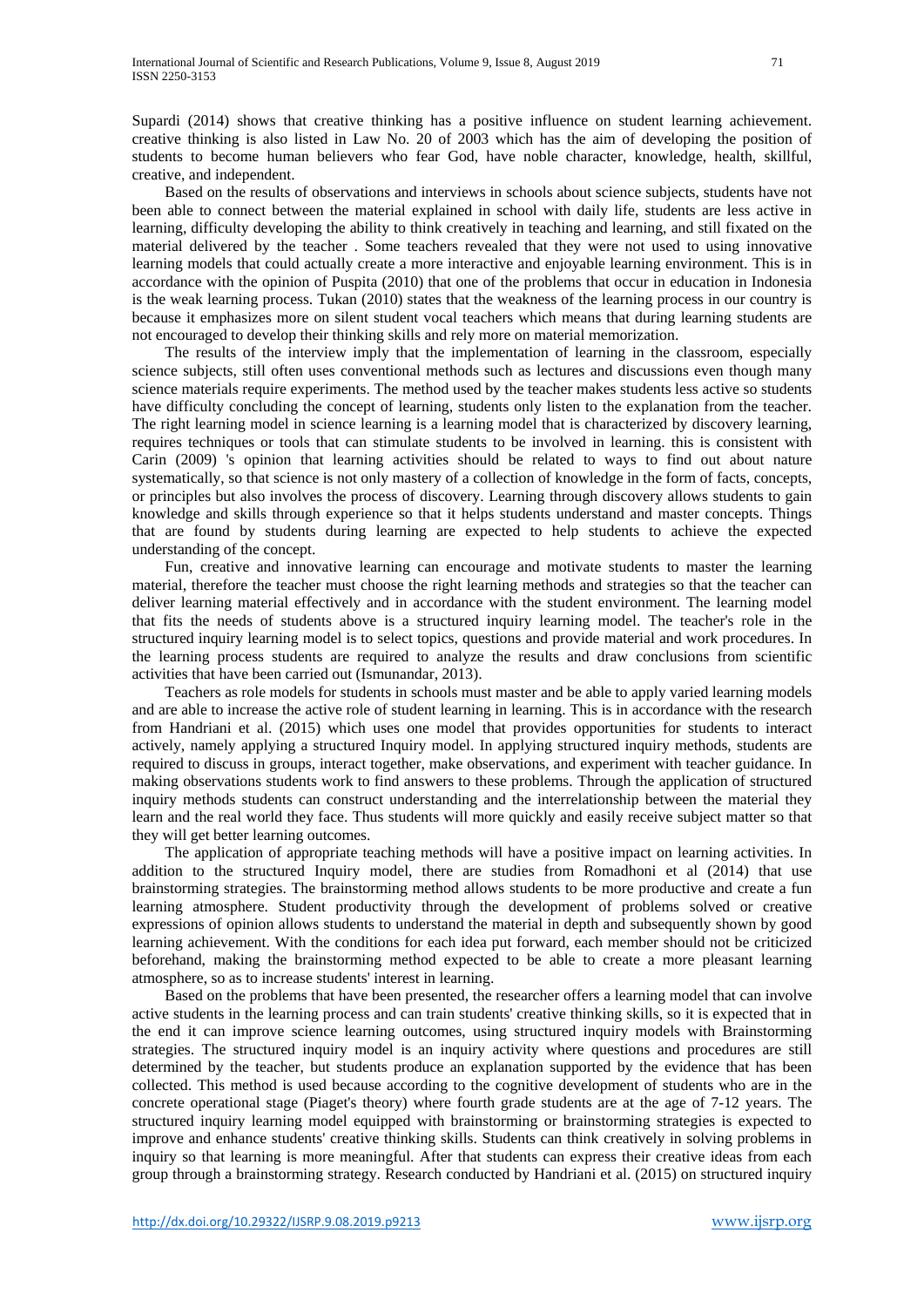and Romadhoni et al. (2014) on brainstorming explained that the model and strategy were appropriate to be used to improve students' creative thinking skills that had an impact on their learning outcomes. The difference in this study with previous research is that researchers combine structured inquiry models using brainstorming strategies because inquiry or discovery models that require students to be active are more perfect if accompanied by brainstorming strategies that make students work together with friends and discuss, and dare to make a deal when collect various kinds of ideas.

This study aims to have a decent learning device with a structured inquiry model with a brainstorming strategy that improves the ability to think creatively in elementary school students. The benefits of this study are the availability of structured inquiry learning models with brainstorming strategies for schools, teachers, and students who can help improve the creative thinking skills of grade IV elementary school students on the material nature of light and optical devices.

## II. **Method**

This research is a development research that aims to develop products. The development model used is a 4D model consisting of *define, design, develop*, and *disseminate* and tested in the fourth grade of Nginden Jangkungan Elementary School 1/247 2018/2019 academic year with *One-Group Pretest-Posttest Design*.

Data collection techniques used to measure the validity, practicality, and effectiveness of learning devices developed with structured inquiry models with brainstorming strategies in the form of syllabus, lesson plans, teaching materials, worksheets, observation sheets, questionnaires, and tests. While the analysis of the validity of structured inquiry model learning devices with brainstorming strategies is done by converting the average validation results according to suggestions and criticisms from the validator. Furthermore, it was tested to 30 elementary school students in fourth grade of Nginden Jangkungan Elementary School 1/247 to find out the feasibility and content of the learning device products that will be given to students. The analysis of the practicality of learning devices is obtained from the results of the average implementation of RPP and student activities, which are subsequently converted into predetermined criteria. While the effectiveness of structured inquiry learning model tools with brainstorming strategies can be measured based on the results of students' creative thinking tests and student responses to learning.

#### **III. Result and Discussion**

The results of the development of structured inquiry learning model tools with light material brainstorming strategies and their nature to improve the creative thinking skills of elementary school students can be said to be feasible including valid, practical and effective. The following are the results of the validation of syllabus, lesson plans, teaching materials, worksheets, and tests of creative thinking skills obtained from the three validators, including:

# A. Learning Tool Validation

1. The developed syllabus is assessed by three validators as can be seen in the graph below.



Based on the graph above the three validators gave an assessment of the syllabus based on content, language and time with an average score of each aspect between 3.62-4.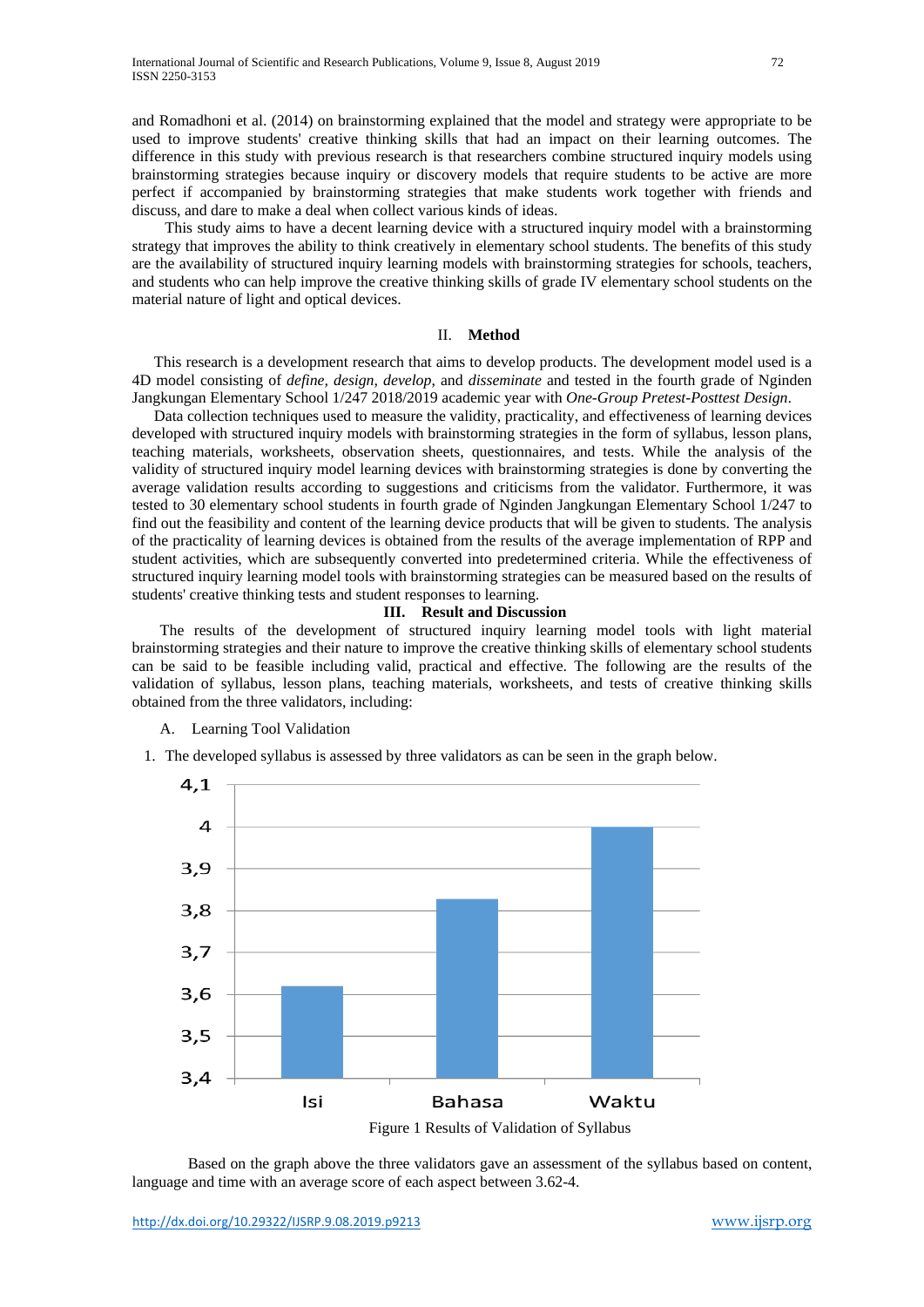2. The RPP developed was validated by three expert validators to get advice before the RPP was tested. Validation results can be seen in the graph below.



Figure 3 Results of Validation of Teaching Materials

Based on the above graph the three validators gave an assessment of the Teaching Materials based on content, presentation, and language with an average score of each aspect between 3.38-3.46.

4. LKS validation is carried out by experts who are competent in light material. The results of the LKS validation can be seen in the graph below.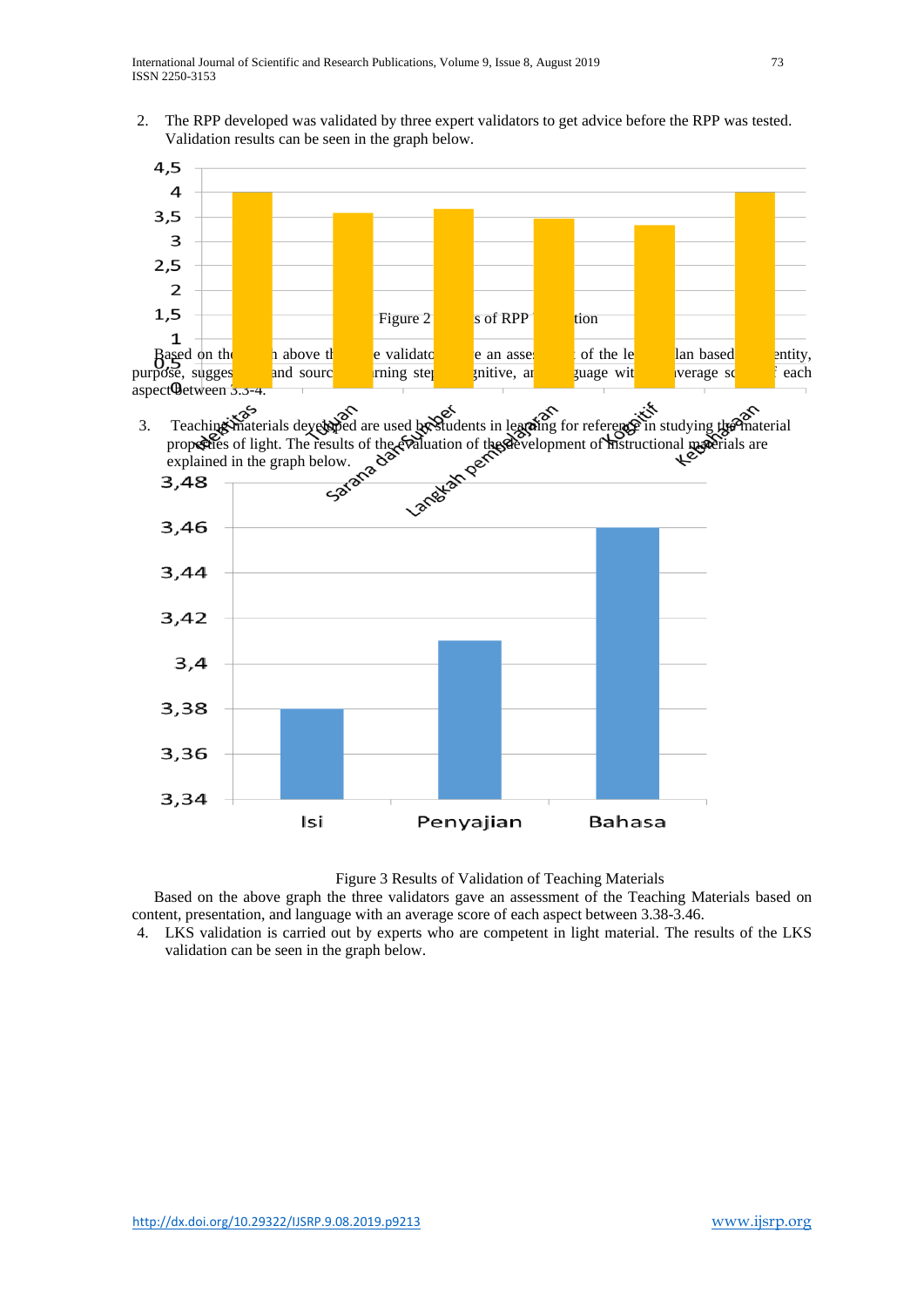

Figure 4 Results of Student Worksheet Validation

Based on the above graph, the three validators gave an assessment of the worksheet based on identity, material, activity indicators, objectives, images, initial information, experimental steps, observation data space, creative assignments, appropriate models and strategies, and conclusion writing spaces with average scores. average for every aspect between 3-4.

5. The creative thinking ability test sheet is validated by 3 validators. The validator provides opinions or suggestions on the description test which includes creative thinking criteria namely originality, smoothness of fluency, and elaboration. The validation results of each aspect of creative thinking get an average score of 3.33-3.67 like the graph below.



#### B. Practicality of Learning Devices

Learning tools are said to be practical seen from 2 aspects, namely student activity and implementation of learning. The student's implementation and activities were assessed through a trial given to 30 fourth grade students of Nginden Jangkungan Elementary School 1/247 and observed by two observers.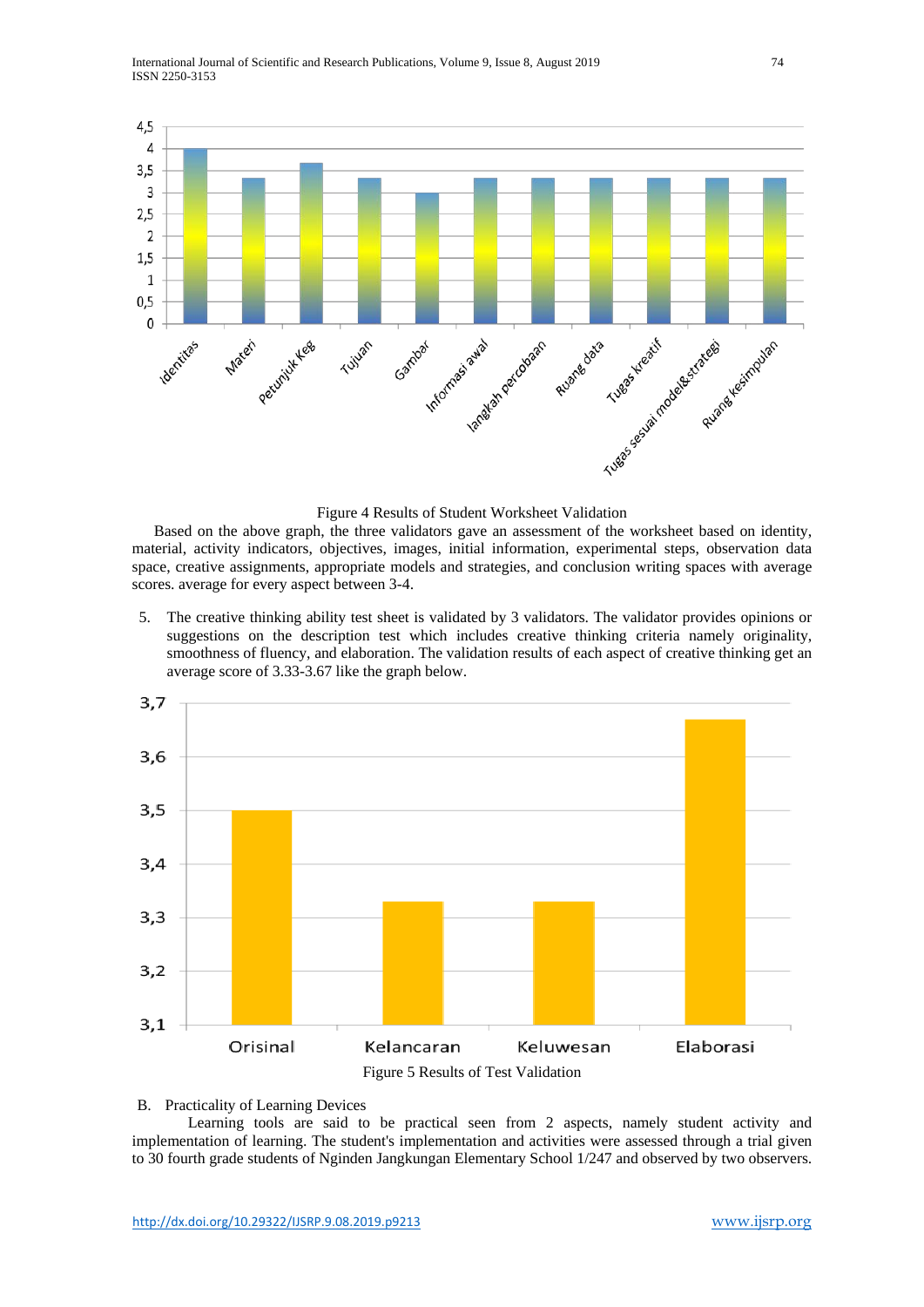International Journal of Scientific and Research Publications, Volume 9, Issue 8, August 2019 75 ISSN 2250-3153

## 1. Results of the Implementation of the Learning Plan

The results of the implementation of learning get a percentage of 79% -90%



Figure 6 Learning Outcomes Results

2. Results of Observation Analysis of Student Activities The results of observational analysis of activities that were assessed and observed by two observers during the learning took a percentage between 75% -96%

- C. Effectiveness of Material Teaching Learning Materials with a Contextual Approach
- 1. Student Response

The responses and opinions of students about a learning that has been done is an understanding of student responses. Student responses are presented in the form of questionnaires and given after learning is complete. The results of students' responses to learning using structured inquiry models and brainstorming strategies with percentage details that answered "yes" between 73% -90% while answering "no" between 10% -27%.

2. Test of Creative Thinking Ability

The creative thinking ability test is in the form of a description of 9 questions given to 30 students before being given treatment (pre-test) and after being given treatment (post-test). Data obtained at pretest as many as 28 students were not completed and 2 other students were declared complete with a score above 70. In the posttest activity there was an increase, all students scored above 70.

Based on the results obtained in the pretest-posttest activities that the value obtained by students between the pretest and posttest values increased. Improvement in the test of creative thinking ability can be seen from N-Gain which is in the medium and high category.

| N <sub>0</sub> | Thinking<br>Aspects<br>Creative | Pretest<br>Average | Criteria | <i>Posttest</i><br>Average | Criteria | Completen |              | N-Gain | Info   |
|----------------|---------------------------------|--------------------|----------|----------------------------|----------|-----------|--------------|--------|--------|
|                |                                 |                    |          |                            |          | ess       |              |        |        |
|                |                                 |                    |          |                            |          | Pre       | Pos          |        |        |
|                |                                 |                    |          |                            |          | test      | ttest        |        |        |
|                | Originality                     | 49                 | Less     | 77                         | Very     | TT        | T            | 0,55   | Medium |
|                |                                 |                    | Creative |                            | Creative |           |              |        |        |
| 2              | Flexibility                     | 74                 | Creative | 96                         | Very     | T         | T            | 0,85   | High   |
|                |                                 |                    |          |                            | Creative |           |              |        |        |
| 3              | Fluency                         | 55                 | Creative | 86                         | Very     | TT        | $\mathsf{T}$ | 0,69   | Medium |
|                |                                 |                    |          |                            | Creative |           |              |        |        |
| $\overline{4}$ | Elaboration                     | 44                 | Less     | 79                         | Very     | TT        | $\mathbf T$  | 0.63   | Medium |
|                |                                 |                    | Creative |                            | Creative |           |              |        |        |

#### Table 1 Student Creative Thinking Ability

Based on the table above, the results of tests of students' creative thinking abilities are at the average *N-Gain* score of 0.55-0.85 with the moderate category on the three creative aspects and the high category on the aspect of flexibility

## **IV. Discussion**

The validity of the learning device developed was seen from the analysis and assessment of three validators. Validator analyzes, provides suggestions / input for improvement and assessment on each learning device developed. A device is said to be used if the device meets criteria that are feasible, practical, and effective (Nieven, 1999). In addition, according to BSNP (2006), a device is deemed feasible and valid in accordance with the criteria, meaning that the device is arranged in a complete and systematic manner so that learning becomes fun, inspiring, interactive, and motivates students to be active in learning. The validation results of the learning device developed in detail are explained as follows.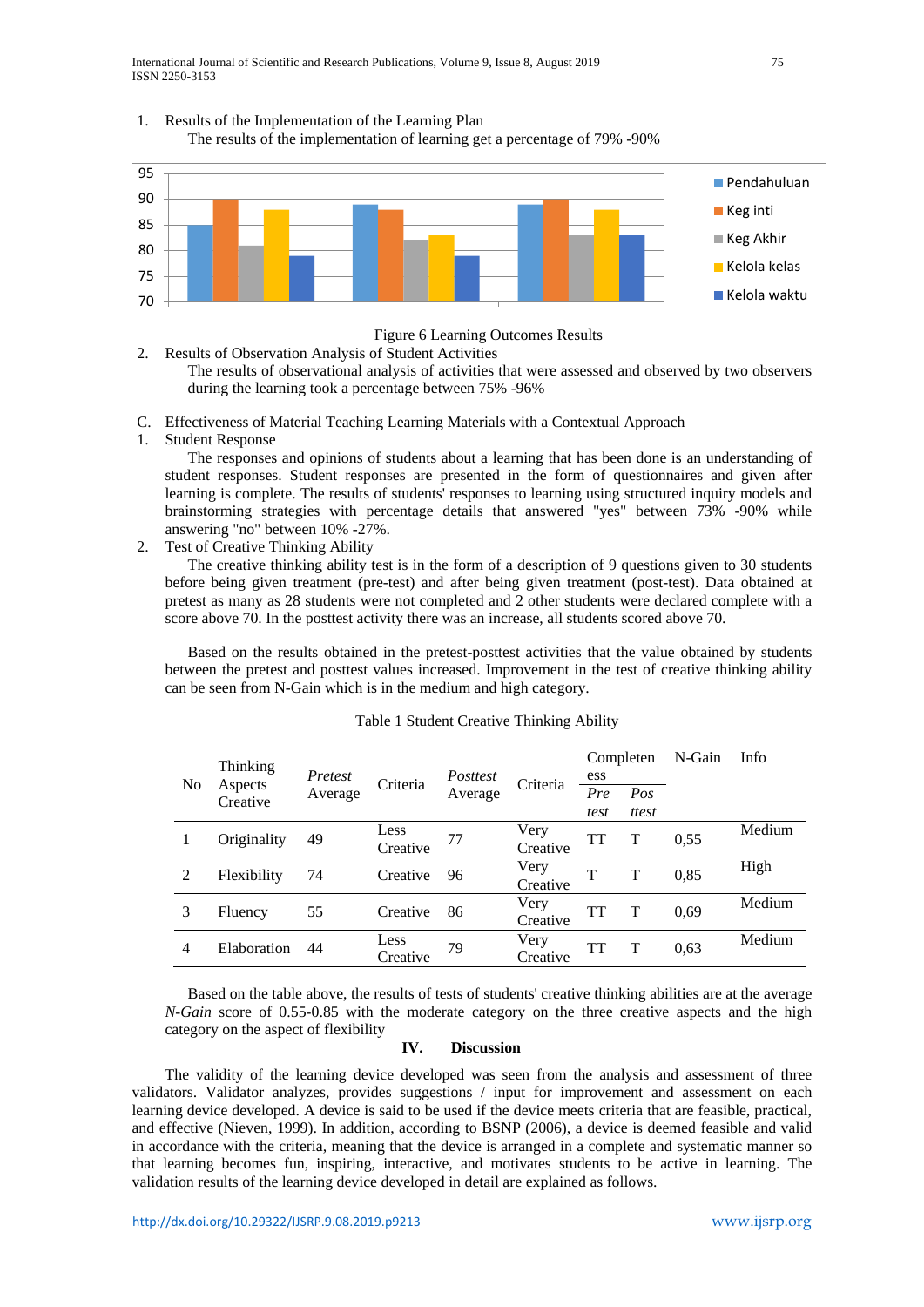Learning Implementation Plans that have been developed as a guide for teachers in providing learning using structured inquiry models with brainstorming strategies to improve students' creative thinking skills in accordance with the opinion of Sugiyono (2006) that is learning through logical, objective, logical, and rational observation and recording processes in learning and interaction activities to achieve a goal. RPP is assessed or validated by three validators. The results of the assessment of the RPP described in table 4.1 consist of three discussions, namely the presentation of content, language, and time allocation with a total of 11 statements that scored between 3.33-4. After the discussion process, improvements were made to the lesson plan according to the validator's suggestions. Some of the improvements made in the RPP are replacing the formulation of indicators, namely the triggering word into a more operational word so that it is easy to measure or evaluate student activities by replacing them with decisive words. Another improvement is about the stages of structured inquiry model activities that have not been too visible in learning. the stages of structured inquiry model activities are also adapted to several aspects of creative thinking which include the ability to find new ideas known as fluency in thinking, being flexible in developing an idea or flexibility, having a fast and responsive response to certain situations or original, and thinking in detail or elaboration to make it more visible in learning.

The results of the validation of Student Teaching Materials (BAS) developed, are presented in table 4.2 with three discussions, namely about content, presentation, and language getting scores between 3.33-3.67 with a total of 19 statements included in the valid category according to the adapted assessment from Ratumanan and Laurens (2015) which showed that the score was included in the valid category with a slight revision. The three validators gave approval that the teaching materials developed could be used in the study with several revisions. Some of the improvements or revisions suggested by the validator are the fonts used should be replaced so that they are more clearly read by elementary school students, it is recommended to present the images in each experimental step both experiments about the nature of light and about making optical devices, and need diagram or explanation of human processes seeing an object around it. According to Nieven (1999) in developing material in a teaching material must be adjusted to the level of knowledge of students.

Other learning tools that are validated after RPP and teaching materials are Student Worksheets (LKS). LKS developed based on a structured inquiry model with a brainstorming strategy was measured by three expert validators presented in table 4.3 getting valid results with scores between 3-4 with a total of 11 statements. LKS given to students consists of four LKS. LKS 1 contains the experimental activities of light properties propagating straight and penetrating clear objects that stimulate students to think creatively solve problems that occur related to events in everyday life about light that propagates straight, students also must determine objects that can be penetrated by light an observation table. The next LKS, which is LKS 2, contains experiments on the nature of light that can be reflected and decomposed. In this learning activity students are given several mirrors which are included in a flat, concave and convex mirror. Students are stimulated to express their creative ideas when distinguishing the results of shadows on the three mirrors. The activity carried out by the students is to prove that light can be described by making bubbles from the liquid soap that is seen with the sun's heat. LKS 3 contains student activities about the last nature of light, namely light can be refracted. Problems in daily life about refraction of light are presented in the LKS and make students with the group discuss seeking solutions to problems. The last LKS is a four LKS about making a simple optical instrument (kaleidoscope). The selection of kaleidoscope as an optical instrument that will be made by students with the group is because this is a new thing for students. Previously students were only taught how to make a color spectrum and use a periscope on light material explanations. The kaleidoscope that is made combining the properties of light can be reflected.

Suggestions given by the validator on LKS one to four are at each stage of the steps in the LKS should be given a picture so that students are more interested and can understand clearly when conducting experiments with their groups. LKS used contains experiments that must be done by students and groups that can improve their creative thinking skills. In this learning activity students are expected to be active in each activity. Students also have to build collaboration with groups and express creative ideas that will later be agreed upon in filling out the questions contained in the LKS. The activity in learning science lies in two aspects, namely the aspect of acting and active thinking. Science learning in schools is centered on students and emphasizes the importance of active learning which will change the opinion that teachers always provide information and become a source of knowledge for students (NRC, 1996).

The results of the assessment of the syllabus are presented in table 4.4 which is considered valid with a score between 3.33-4 by three validators. The syllabus is given a very good rating because it gets 4 more scores than the score 3. Score 4 is obtained because researchers have linked KI and KD in the subjects, the activities presented in the syllabus already contain the outline of student activities, time allocation has been adjusted to the material , the use of language is easy to understand and in accordance with EYD. The validated syllabus can be directly used in research without revision. The syllabus prepared is also in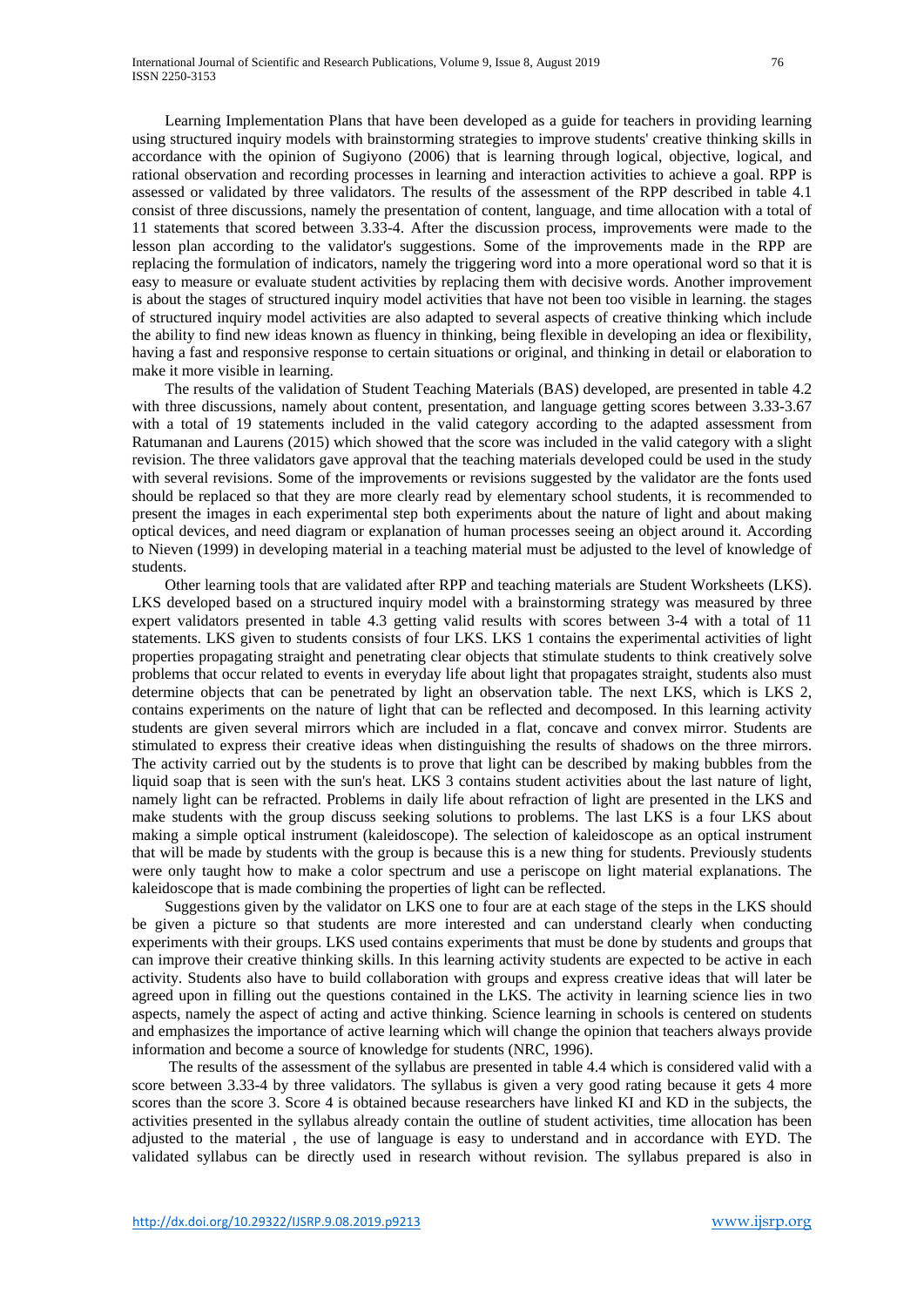accordance with Permendikbud No. 54 of 2013 concerning Competency Standards for Primary and Secondary Education Graduates.

The next component of the learning device after the RPP syllabus, LKS and teaching materials is a test of creative thinking skills described in table 4.5. The test sheet was developed to find out the students' creative thinking skills after the inquiry model was structured with a brainstorming strategy. This test is given before and after teaching and learning activities. The creative thinking ability test sheet is used to determine the ability of students to think original, smooth, flexible, and detailed. In addition, tests are also arranged to provide training and motivate students to find knowledge by themselves. This is supported by the opinion of Schunk (2012) which explains that students need to be trained, get feedback, obtain tinjuan and explanations, and get motivations that affect learning. Assessment was carried out in the form of pretest and posttest.

Tests given to students are in the form of descriptions. Each question contains aspects of creative thinking. The test of creative thinking ability uses a description of the questions that students can answer freely and broadly according to their imagination and opinions. In some questions requires student answers more than one answer so students can write various creative ideas about solutions to problems that are in the question. Assessment of the answers to each question ranges from 1-4 according to the existing assessment criteria and is given a score of 0 if the student does not provide an answer to the question. The creative thinking aspects of originality, fluency, and flexibility consist of each of the 2 questions, while the elaboration aspects have 3 questions with the total test questions being 9 questions.

The results of the validation assessment of the creative thinking ability test by three validators are presented in table 4.5 by getting a score between 3.33-3.67 which is included in the valid category and can be used without revision. The validator only gives suggestions on the presentation of the images contained in the test questions. It should be clearer by enlarging the size. Creative thinking tests are arranged according to the environment around students that are often found and found so students are not familiar and can apply new knowledge gained in everyday life. Problem solving or learning like this requires conceptual understanding so students can do what they have learned in real life (Anderson and David, 2001).

Based on the description above, the results of the assessment of RPP, BAS, LKS, syllabus and creative thinking ability tests are valid, so that they can be used in research with several improvements and improvements to the selection of letters that fit elementary school students, choosing the appropriate operational verbs on the indicator so that it is easy to take measurements or assessments, present images and diagrams in the process of seeing an object, present images at each step of the experiment, show steps for activities that use a structured inquiry model with brainstorming strategies for each learning activity, and time management that must be correct really noticed because all activities contain experiments.

The next discussion about learning devices after validity is practicality. The practicality of structured inquiry learning models with brainstorming models was analyzed through the implementation of RPP and student activities during learning. The results of the analysis of the implementation of RPP meetings 1, 2, and 3 obtained a well implemented category and were very well presented in tables 4.6 to 4.8 with a percentage of 75% -100% in each activity. The activities observed consisted of 5 research focuses, namely preliminary activities, core activities, final activities, classroom management, and time management. During the learning process, researchers are observed by two observers. Observers have the duty to observe carefully whether the learning activities carried out by the researcher are appropriate or not in accordance with the lesson plan. This is in accordance with the opinion of Sugiyono (2016) a process of observation and recording that is systematic, logical, objective, and rational regarding various activities in the form of thoughts and in interactions to achieve certain goals. Observers try to observe whether there are learning activities that appear and do not appear, or learning activities that are only discussed quickly and not too detailed by the researcher. The results of observations that have been made indicate that learning activities are appropriate, all activities have arisen, researchers are coherent in teaching, and can manage the class well. This is in accordance with a study by Sari et al (2015) on the Implementation of Guided Inquiry Combined with Brainstorming Activities to Improve Integrated Science Process Skills in Biology Learning in eleventh grade students of MIA 2 Karanganyar Senior High School 1. This research proves that by applying the inquiry model and brainstorming helps students understand science concepts or material by the way they directly find out their knowledge by conducting experimental activities in groups that work together to solve a problem by discussing and mutually agreeing.

Activities carried out by observers in addition to observing the activities of the teacher or researcher are observing student activities. Student activities observed include student attitudes that arise when learning takes place. Observers give an assessment of the activities of students who actually observe the teacher when giving explanations, students who actively ask or answer the questions of the teacher, students who are not active during learning, students who immediately complete the task given, students who can work with groups, and students who want to come up with creative ideas during learning. the results of assessment of student activity by two observers are presented in tables 4.9 to 4.11. in the table data obtained is high and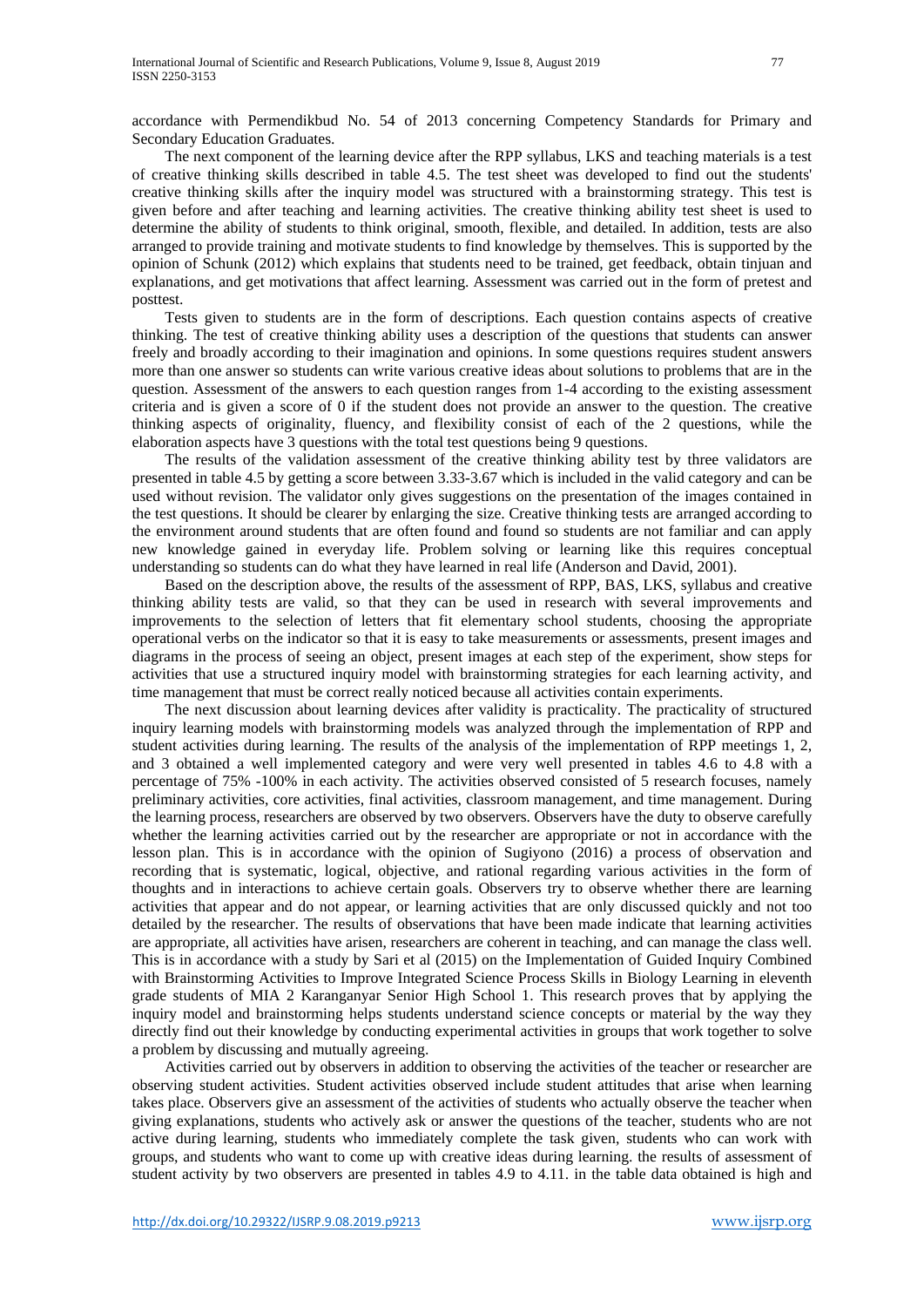very high student activity in receiving learning with a percentage of 75% -96% in each activity in accordance with the criteria delivered by Riduwan (2010). They carry out learning activities according to the focus of research that supports them to be active, work together and play a creative role in solving problems in daily life related to the subject matter of light.

A good learning tool is seen in terms of validity, practicality, and effectiveness. The effectiveness of learning devices can be analyzed from the results of student responses and the results of tests of creative thinking skills. Questionnaire for student responses is given at the end of the lesson, namely at the third meeting of each class. Questionnaire for student responses was filled by 30 students who were the subjects of the study. The results of student responses are presented in table 4.12 with details of the percentage that answered "yes" between 73% -90% while answering "no" between 10% -27% in statements relating to the implementation of learning. In accordance with Riduwan's assessment criteria (2010) the results of student responses belong to the strong and very strong category of learning. They were interested in structured inquiry model learning with brainstorming strategies because the model and strategy jasmine students gave rise to creative ideas in the form of opinions which were grouped together and discussed to be agreed upon. Students also feel that learning with these models and strategies is easy to understand especially given a companion book, which is student teaching materials that have been given interesting colors and images so that students are more interested and motivated to read them. Learning carried out by students with structured inquiry models with brainstorming strategies is very fun to increase student motivation for activities carried out high by marked positive responses given by students. This statement is in line with the opinion expressed by Kurl Kelvin (Sanjaya, 2014) that factors that can encourage individuals to behave because of the motivation that arises because there are benefits of certain attractions.

The effectiveness of a device can also be seen from the results of students' creative thinking tests. The results of the students' creative thinking ability test presented in table 4.13 show students have creative thinking skills with an average gain of 0.44-0.93 which is included in the medium and high categories. there was an increase in the results of the students' creative thinking test at the pretest and posttest. Students who get the complete score are students who get a score of more than 70. At the pretest there are two students who complete from 30 students, while in the post all students get a complete category. The low level of creative thinking ability of students who were asked on the pretest questions because students had not obtained the question information. In addition, students are also not used to solving problems that require themselves to think creatively. Another factor that causes the low level of creative thinking of students at pretest is because students do not have direct learning with them looking for answers from experiences done by students, so that there is a difference of understanding in working on a problem. The test uses a structured inquiry model with a brainstorming strategy that consists of 9 problem questions, each of which contains aspects of creative thinking including, original, flexibility, fluency, and elaboration. N-gain calculation is not only done on students but also on aspects of creative thinking presented in table 4.14. The original aspects, fluency, and elaboration get moderate gain while the flexibility aspect gets high gain. The average score of ngain aspects of creative thinking is between 0.55-0.85. This is in accordance with research by Kadir et al. (2017) on the Implementation of Open-Inquiry Approaches to Improve Students' Learning Activities, Responses, and Mathematical Creative Thinking Skills combined with research by Romadhoni (2014) on the Effectiveness of Applying Brainstorming Methods to Improvement Interests and Economic Learning Achievements of Grade X Students at YPKK 3 in Sleman. The results of this study indicate that by applying the inquiry model and adding brainstorming strategies to science learning make students improve imagination, creativity, and work together in solving problems.

## **V. Conclusion**

After doing the research, it can be concluded that the structured inquiry learning model with appropriate brainstorming strategies is used in terms of its validity, practicality, and effectiveness as well as improving students' creative thinking skills. The advice that can be given is if you want to improve your ability to think creatively, use a structured inquiry model with brainstorming strategies that have been proven to improve the creative thinking skills of elementary school students. If using a structured inquiry model learning tool with a brainstorming strategy, time preparation and management needs to be considered, because the learning involves experimental activities and requires considerable time. Research needs to be conducted for the wider trial subjects in the use of structured inquiry model learning tools with brainstorming strategies

#### **VI. References**

Carin. (2009). Hakikat Pembelajaran IPA. Diunduh dar[i http://www.anwarholil.blogspot.com/2009/01/hakikat-pembelajaran-ipa.html](http://www.anwarholil.blogspot.com/2009/01/hakikat-pembelajaran-ipa.html)

Depdiknas. (2006). Peraturan Menteri Pendidikan Nasional No. 20, 22, 23, 24, tentang Standar Isi dan SKL untuk Satuan Pendidikan Dasar dan Menengah. Jakarta: Depdiknas